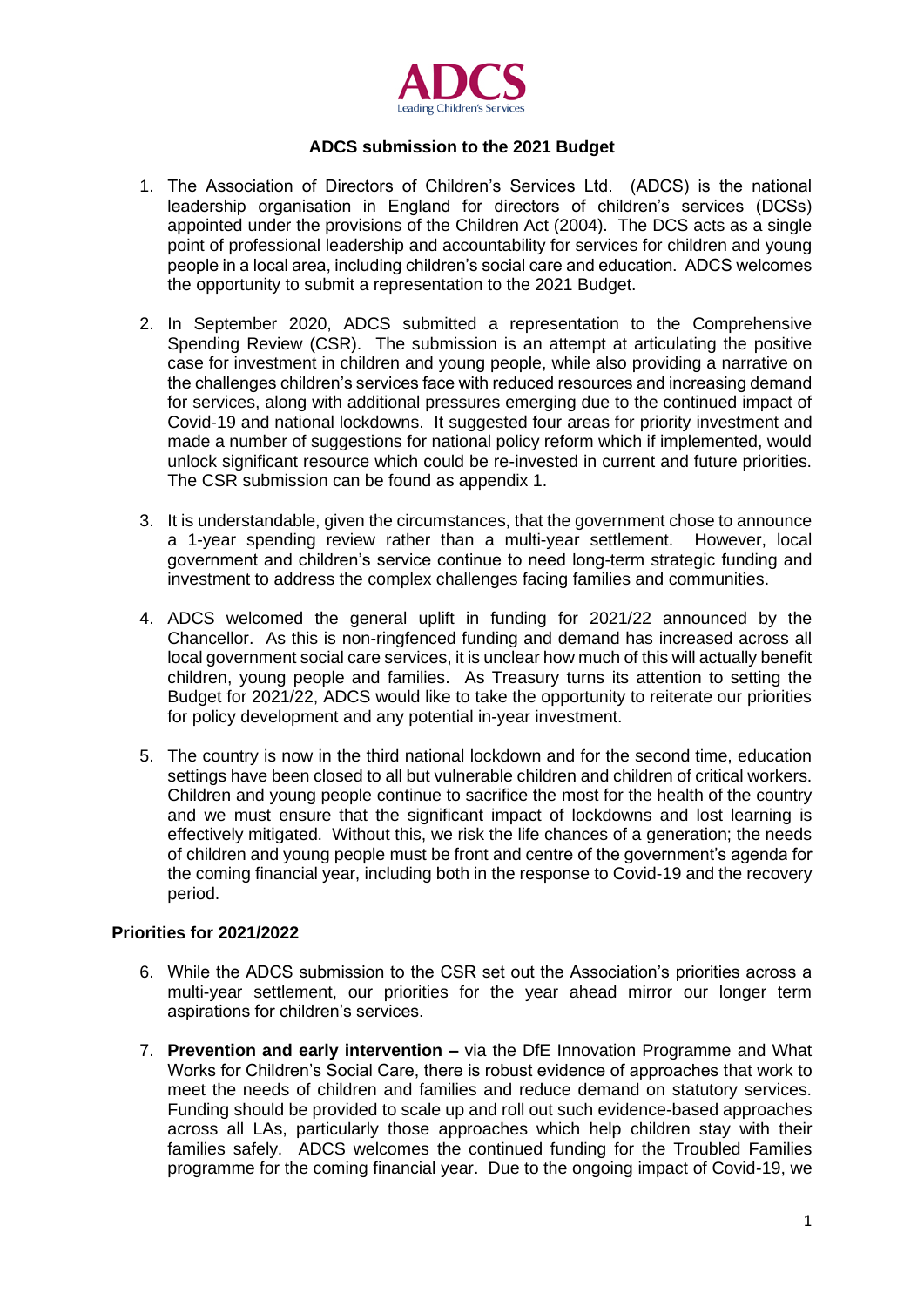

expect our communities to experience higher levels of unemployment bringing with it greater levels of poverty. A revamped Troubled Families programme, based on a comprehensive, all-age multi-agency prevention strategy, attached to sustainable funding, could provide a key building block in Covid-19 recovery.

- 8. ADCS members across the country continue to see the impact of delayed contacts and referrals to children's social care teams, families who have recently become vulnerable for the first time due to the pandemic, increased complexity within family units, and delayed throughput in the courts. These Covid-related pressures require adequate in-year funding over and above what was announced in the spending review.
- 9. **SEND** the SEND review was initiated in 2019, it must now publish interim findings as a priority. The system is failing and we must do better to ensure the needs of disadvantaged and vulnerable children with additional needs are met in mainstream settings where appropriate and as close to home as possible. Ofsted's assurance activity in recent months has shown this cohort, and their families, have been most severely impacted by the pandemic. The SEND system is unsustainable; the SEND review must acknowledge this and put forward proposals for significant reform.
- 10. **Care –** investing in care in the broadest sense must be a priority. This must include but is not limited to: managing demand through investment in good preventative models; investing in the wider children's workforce; addressing the placement sufficiency challenges, both lack of availability of suitable quality placements and prohibitive costs; and the response to unaccompanied asylum seeking children. ADCS welcomes the investment of £24m in the secure estate, this is much needed but will only go so far in addressing the challenges we face. ADCS would encourage DfE to work at pace to develop arrangements for the future commissioning of placements in secure children's homes, while also working in partnership with DHSC, NHSE and MoJ to ensure the needs of children who require a secure placement are considered first and foremost, not the location at which they initially present.
- 11. **Education –** we are starting to see the impact of significant lost learning from the first lockdown and subsequent disruption to learning in the autumn term as teaching bubbles were required to isolate multiple times due to suspected or confirmed cases of infection. In areas of high infection, individual pupils lost several weeks of in-person teaching, compounding earlier education losses, and there is a real risk that this negative impact will be multiplied by the current restrictions in place. Schools have been on the frontline during the pandemic, responding flexibly to the needs of their pupils while also implementing Covid safe arrangements. The pandemic has brought a new appreciation for the role of schools in promoting the welfare of their pupils and appropriate funding must be allocated to recognise this. Schools have been swift to implement a hybrid model of teaching, meeting the needs of children who are at home and those who are attending settings. This is in addition to planning for on-site Covid-19 testing of teachers and pupils. This has been no mean feat and once the impact of Covid-19 has been accounted for in school finances, schools will have little, if anything, left to fund their preventative activity.
- 12. In addition to schools, ADCS members are concerned about the financial sustainability of the early years and further education sectors. Education in the early years and continued learning opportunities post-16 are key to our offer to children, young people and their families. The risks to the financial sustainability to both sectors were evident before the pandemic but have been exacerbated by the impact it has had.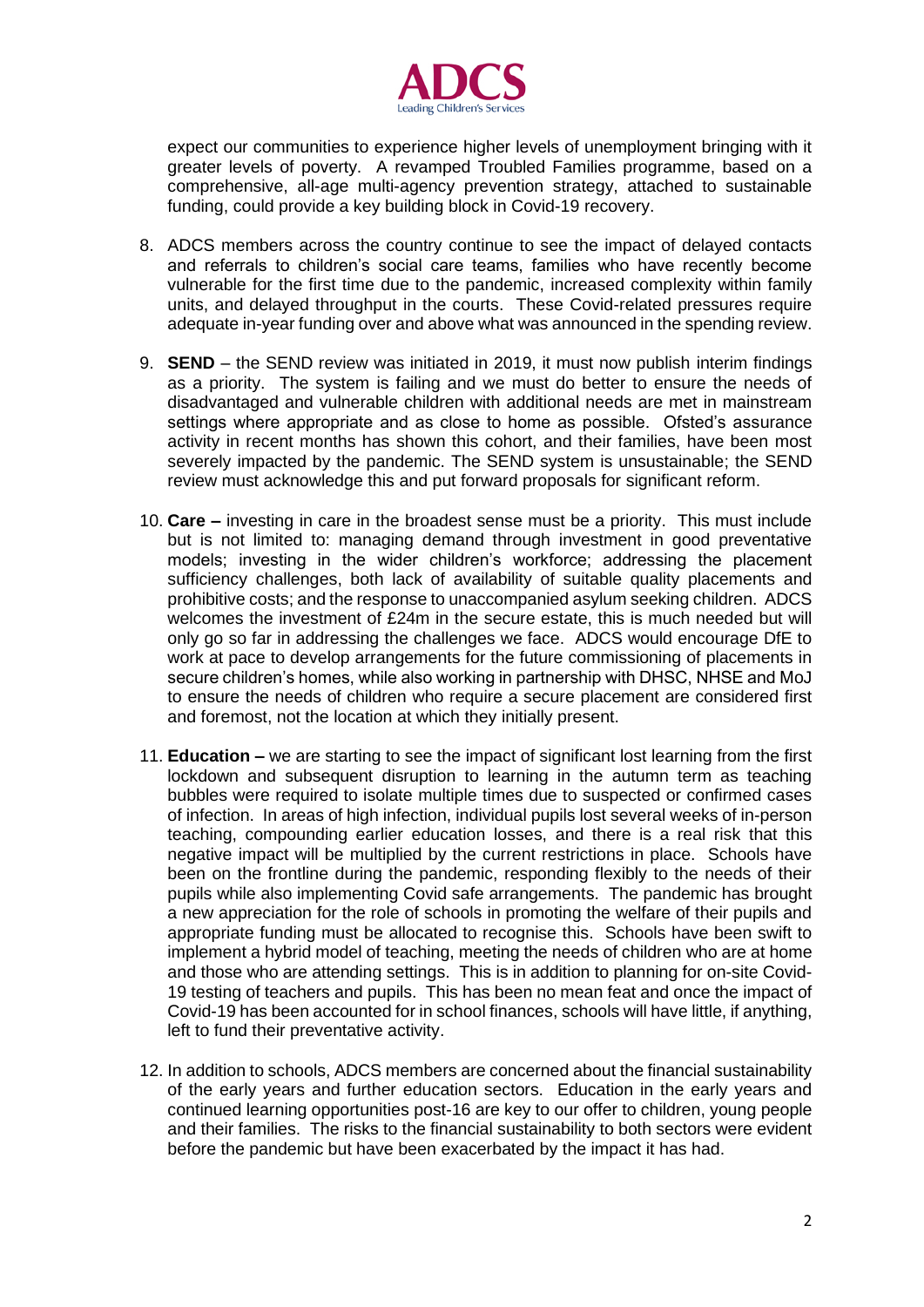

# **Policy reform**

13. ADCS set out a programme of national policy reform in the CSR submission that if implemented, would unlock significant resource to be redirected into both current and future priorities. If government is minded to further explore and/or implement any of the reforms, ADCS would be happy to lend it's support and work in partnership with the relevant department(s).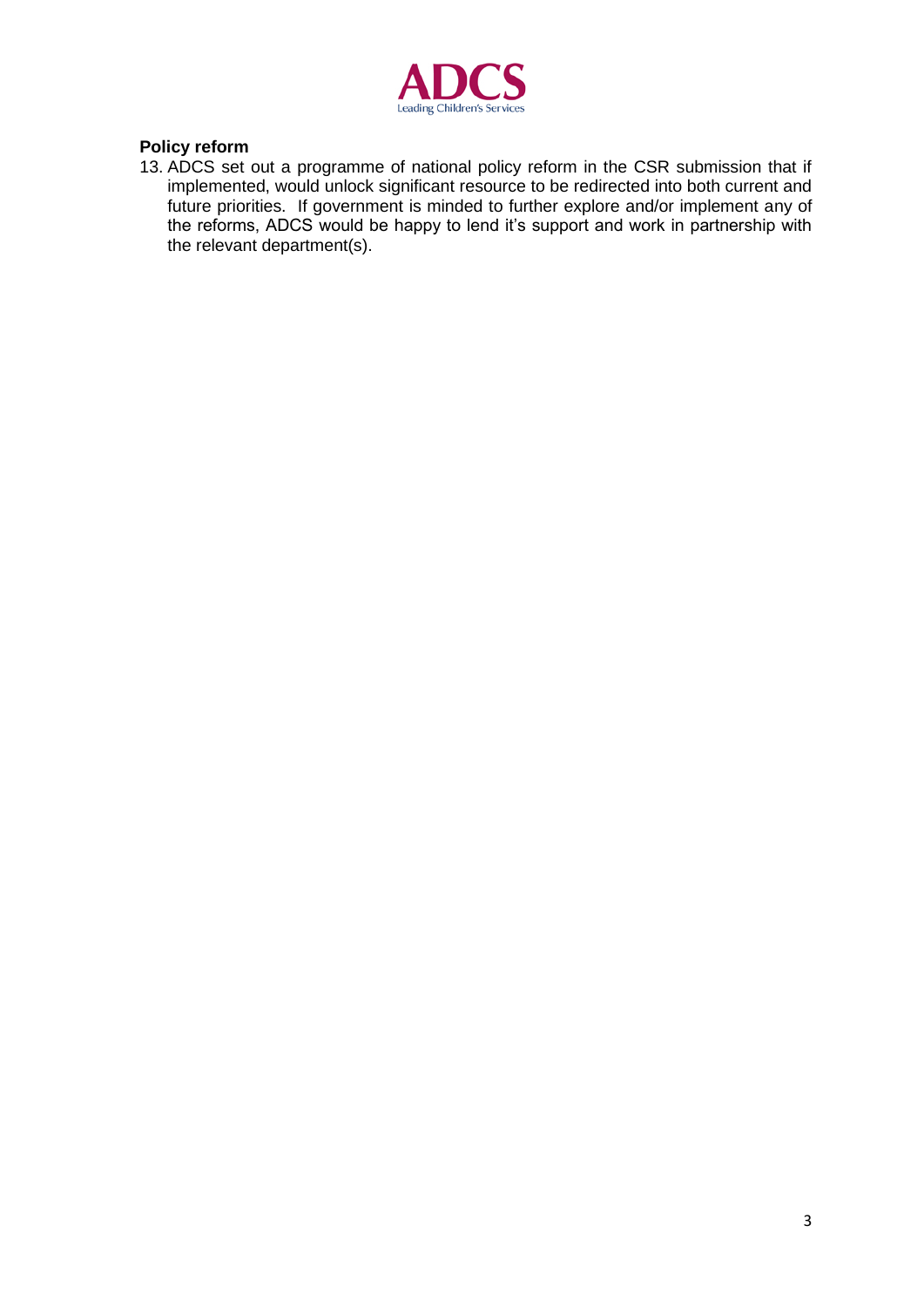

#### **ADCS submission to the 2020 Comprehensive Spending Review**

1. The Association of Directors of Children's Services Ltd. (ADCS) is the national leadership organisation in England for directors of children's services (DCSs) appointed under the provisions of the Children Act (2004). The DCS acts as a single point of professional leadership and accountability for services for children and young people in a local area, including children's social care and education. ADCS welcomes the opportunity to submit a representation to the Comprehensive Spending Review.

#### **The case for investing in children**

- 2. Government has stated its ambitions in light of Covid-19: "*to use the crisis to tackle this country's great unresolved challenges of the last three decades and key to this, is a focus on rebuilding the economy"* (HMG, 2020). Children are this country's future and the citizens of tomorrow, they are key to fuelling Britain's economic recovery in the long term. To achieve the government's ambitious vision for the future, we need to re-think how we as a nation support and invest in our children and young people now. The benefits of such an approach extend beyond individuals to society as a whole. Investing in a first class universal education system for all is crucial and will support children to develop the skills they need to make a full contribution to society, maximising the potential of the future workforce and the country's productivity.
- 3. ADCS fully supports the moral imperative to get all children back to school and prioritise keeping schools open. Research undertaken prior to the pandemic shows that the attainment gap between disadvantaged pupils and their peers has stopped closing for the first time in a decade (EPI, 2020). While education is key, children and schools do not exist in a vacuum and if we are to 'level up', the social conditions that support children to thrive also need to be in place. In addition to the focus on school attendance, we need the same level of commitment to the funding and provision of services that support children and families to thrive, not just survive, creating the circumstances needed at home for children to be able to engage in learning and succeed in their education. As the 2019 Conservative manifesto outlined, we need to ensure that every child receives the love and stability that they deserve in order to fulfil their potential – living within a strong family unit, and where that is not possible, with foster parents recruited by the local authority or an adoptive family, not forgetting that other forms of permanence play a vital role in the lives of many children too.
- 4. There is not only a moral imperative to do this, but there is also an economic imperative: the Department for Education's (DfE) own [research](https://assets.publishing.service.gov.uk/government/uploads/system/uploads/attachment_data/file/666899/Economic_returns_to_GCSEs_region_and_disadvantage.pdf) on the potential economic value to the UK of reducing the attainment gap between disadvantaged pupils and their peers in England to the same levels as in London estimates this could lead to an overall financial benefit of around £12 billion. Investing in children today will support them to develop into well educated, well developed adults who actively contribute to society. If we are to 'level up' children's life chances and prevent a decade of compounded poor outcomes and tackle disadvantage which has been exacerbated by Covid-19, government needs to invest in the circumstances in which people live that impact on their health and wellbeing – poverty, employment and housing.
- 5. Covid-19 has triggered an important public debate about health inequalities, deprivation and ethnicity. The recovery phase offers the government an opportunity to further its 'levelling up' agenda; evidence shows there is a strong relationship between household income, housing quality and educational performance. Further, the vital importance of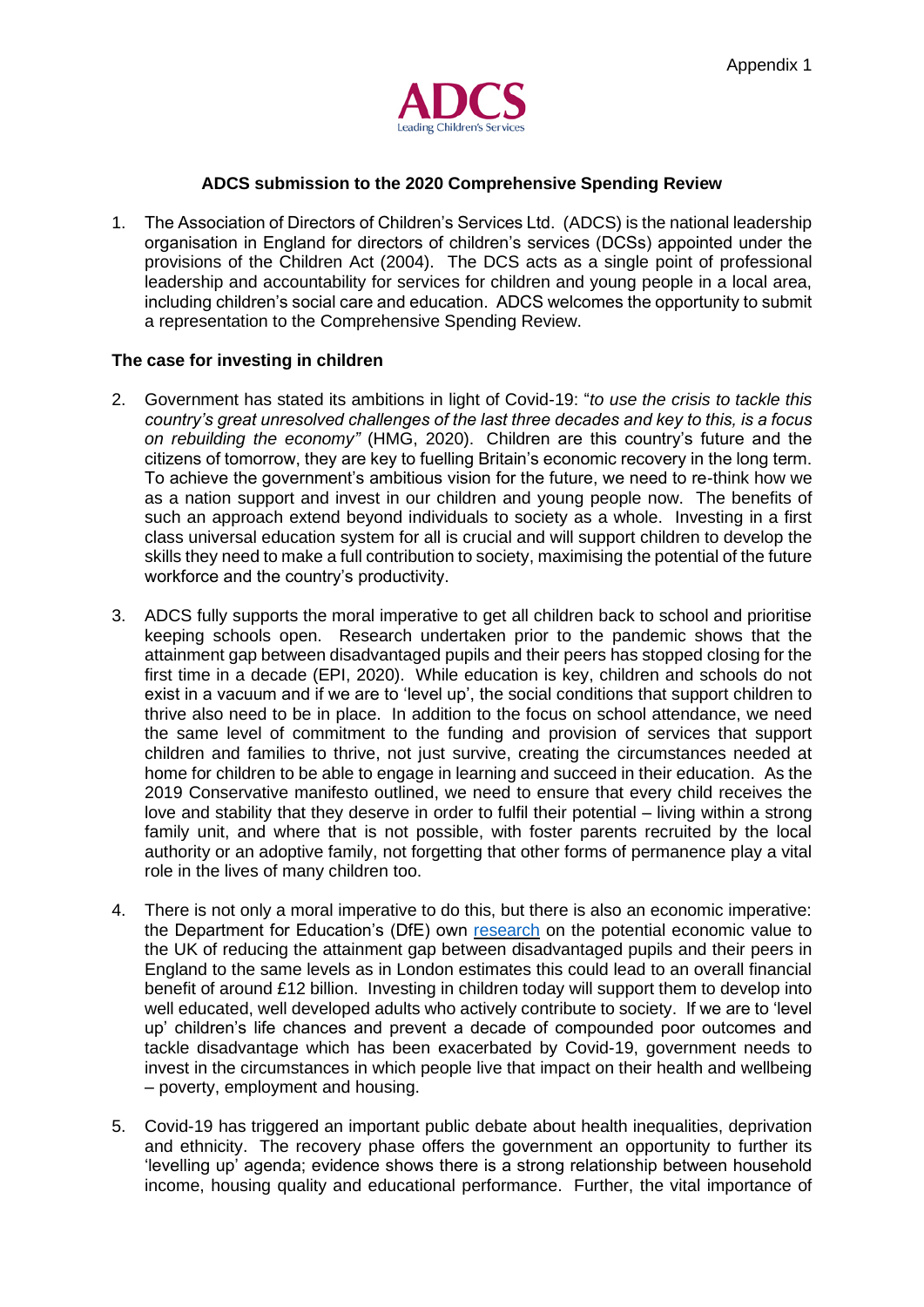

public health and the value of prevention and early intervention have been underlined during this crisis. We need to address and stem the risks and challenges families have faced during the pandemic and prevent them from escalating further.

- 6. In 2020, children across the country continue to experience poor life chances:
	- More than four million children currently live in poverty (DWP, 2020)
	- Children from black and minority ethnic groups are more likely to be in poverty: 45% compared with 26% of children in white British families (CPAG, 2020)
	- Disadvantaged pupils in England are 18.1 months of learning behind their peers by the time they finish their GCSEs; and the gap at primary school increased in 2020 for the first time since 2007 (EPI, 2020)
	- Children from households in the bottom fifth of income distribution are over [four](https://www.centreformentalhealth.org.uk/sites/default/files/2018-09/newcentury.pdf)  [times more likely](https://www.centreformentalhealth.org.uk/sites/default/files/2018-09/newcentury.pdf) to experience severe mental health problems than those in the highest fifth (Kings Fund, 2020)
	- Children in the most deprived 10% of small neighbourhoods in the UK are over 10 times more likely to be in foster or residential care or on protection plans than children in the least deprived 10% (Bywaters et at, 2020).

Poor life chances must be tackled; social progress will drive economic growth.

- 7. We anticipate that the circumstances of some children and families will significantly deteriorate as a result of the long-lasting impact of Covid-19 leading to an exponential growth in need and demand for which children's services require significant investment. Failing to invest in children and their families is a false economy. The government's own Early Intervention Foundation estimates the cost of late intervention in children's services at £17 billion each year. ADCS members have identified four areas for priority investment: prevention; special educational needs and disabilities; care in the broadest sense; and education.
- 8. ADCS members have identified four priorities for investment over the period of the CSR while also identifying a number of national policy reforms which if implemented, would unlock significant savings which could be reinvested. We conclude our submission with what ADCS members believe to be a reasonable estimate of the level of investment required to stabilise, sustain and adapt services to meet the needs of the growing number of children, young people and families who need support and intervention to ensure that children can thrive, not just survive in the wake of the pandemic and anticipated ensuing recession.

# **Policy reform**

- 9. Whilst increased investment is needed to stabilise and sustain services and reduce service cuts that will otherwise be necessary, a series of national policy reforms would unlock significant savings which could be reinvested in preventative services and other current and future priorities, such as:
	- **Reform the SEND legislation** to tackle the growth in demand for education, health and care plans (EHCPs). Moreover, a shortage of special school places has driven an increased reliance on the independent sector, which comes at significantly inflated costs and often requiring longer travel time. Enabling and funding local authorities to open special schools and **progressing those special schools already identified in the government's free school programme**, will reduce the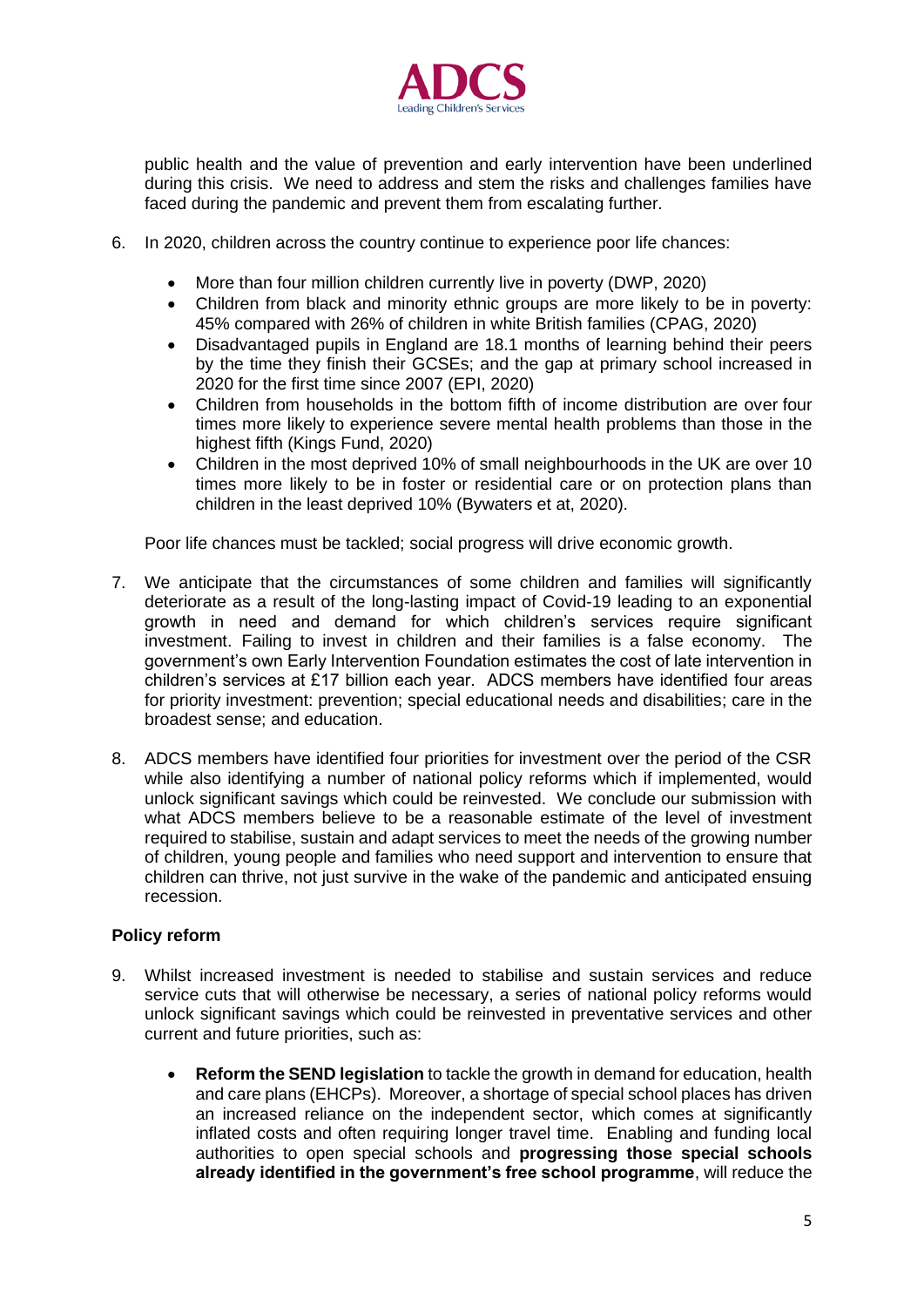

reliance on the costly independent sector, in turn, freeing up the revenue needed from the high needs block where overspends are extensive

- There are significant placement sufficiency challenges across the country and the entry of private equity into the provision of fostering and residential care services for vulnerable children is of concern; it is wrong that significant profits can be generated from the care of vulnerable children and young people. **Allocation of capital funding to allow LAs to re-enter or further develop their in-house children's home offer** would again reduce the reliance on the costly independent sector and as a result, release the much needed revenue funding to operate such services. As would further efforts to recruit more local authority foster carers
- Local authorities currently spend in excess of  $£1$  billion per annum on transporting children to and from school. Much has changed since the school transport legislation was introduced in 1944; **a review of the legislative framework underpinning home to school transport and travel support is urgently needed**. Local authorities continue to provide this service as efficiently as possible yet some larger authorities spend more on home to school transport than they do on their entire social work workforce
- The value of universal youth services must be recognised and embraced if we are to mitigate the impact of Covid-19 on a generation of young people, including work to prevent serious youth crime. **The funding available for the National Citizenship Service (NCS) should be redirected to local authorities to provide sustainable, long-term youth services within, and for the benefit of, local communities**. The short-term nature of the NCS model does not lend itself to the support young people need post lockdown. **The national lead for youth work should be transferred to DfE,** recognising the vital relationship with education and wider children's services.

#### **Priorities for investment**

- 10. **Prevention and early intervention –** via the DfE Innovation Programme and What Works for Children's Social Care, there is robust evidence of approaches that work to meet the needs of children and families and reduce demand on statutory services. As part of the revamping of the Troubled Families programme, a comprehensive, all-age multi-agency prevention strategy is needed, attached to sustainable funding to enable all LAs to implement evidence-based prevention programmes that deliver improved outcomes for children and families. The role of the wider children's workforce, including early years and youth work, is key to the preventative agenda and will be a critical element in alleviating the anticipated surge in referrals and pressure on the social care element of the system. Young people as distinct from younger children, have specific needs and investment is needed in vital youth work services to support these needs. There is a risk that the impact of missed education, employment and/or training due to Covid-19 will negatively affect the life chances of a generation; we need to ensure young people are engaged with appropriate support to mitigate against this.
- 11. The contribution schools, early years and further education settings can make to the preventative agenda when funded to do so should not be underestimated – the vital importance of the join up of early years, schools and social care to maintain visibility on vulnerable and disadvantaged children was clearly illustrated during the pandemic.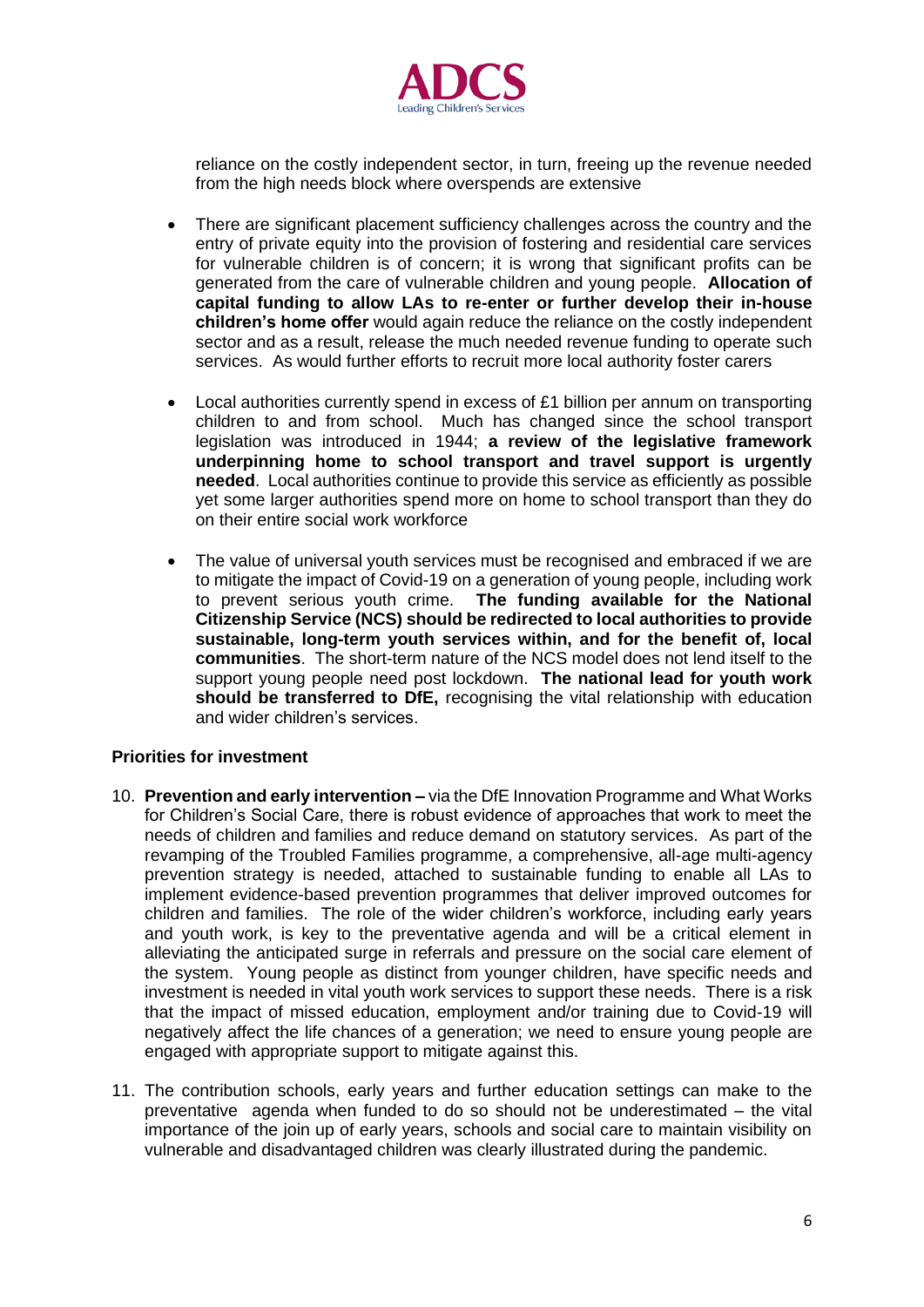

- 12. **SEND** the principles of the 2014 Reforms are right, however, the system designed to deliver them is failing. Reform is urgently needed. Demand for funding via the high needs block is unsustainable and the system needs to reset to ensure the needs of disadvantaged and vulnerable children with additional needs are met in mainstream settings where appropriate and as close to home as possible.
- 13. **Care –** investing in care in the broadest sense must be a priority. Efforts to stabilise and effectively manage demand through the expansion of the Mockingbird programme for foster care, for example, providing short breaks and support to avoid a care episode where, with an element of respite, it is possible for a child to stay in the family home long term. Good preventative work will stem the year on year increases to the care population and key to this is investment in the wider children's workforce, from family support workers to youth workers, foster carers and staff working in residential settings. In addition, investment is needed to address the placement sufficiency challenges – the challenges of lack of availability of suitable quality placements and prohibitive costs. There is an urgent need to address the known shortfall in secure and other specialist residential provision; this is particularly pressing given the proposals to ban the use of unregulated provision for young people under the age of 16. There has been significant progress in developing proposals in London and the West Midlands which now need substantial capital investment and start up funding from government. Within this, the response to unaccompanied asylum seeking children arriving in this country continues to address the crisis as if it is a short term issue, it is not, we need a sustainable solution.
- 14. Market forces will not work to address capacity, quality or cost challenges, particularly given the emergence of private equity in the sector. Indeed, the concept of a market is illusory. LAs need both capital and revenue investment to enable them to develop and shape the market in line with the needs of vulnerable children and young people. There is a need to look at more creative partnership working between government and local authorities to create additional provision and to share the financial risks in its establishment.
- 15. **Education –** although schools have received a three year funding settlement, education funding in the final year of the CSR settlement (2023/24) is yet to be determined. Children and young people need a sustainable and properly funded education system, that supports both their educational and welfare needs. Schools must be sufficiently funded so they can fully embrace their role in promoting the welfare of children as defined by Working Together (DfE, 2018), a key element of which is their contribution to the prevention agenda. Once the impact of Covid-19 has been accounted for, schools will have little, if anything, left to fund preventative activity. Across the country, the school estate is in dire condition and requires significant investment to ensure children and young people are educated in suitable environments that support and enhance their learning.
- 16. The financial sustainability of the early years and further education (FE) sectors must also be given urgent attention if we are to give children the best start in life and support young people to succeed. Both sectors can be transformative, they can help to break the cycle of disadvantage and improve social mobility. Disadvantaged students are more likely to enter further education than stay on at school for example, therefore FE has a key role to play in the 'levelling up' agenda and the future economic prosperity of the country yet it continues to be overlooked in terms of resource allocation.

# **Conclusion**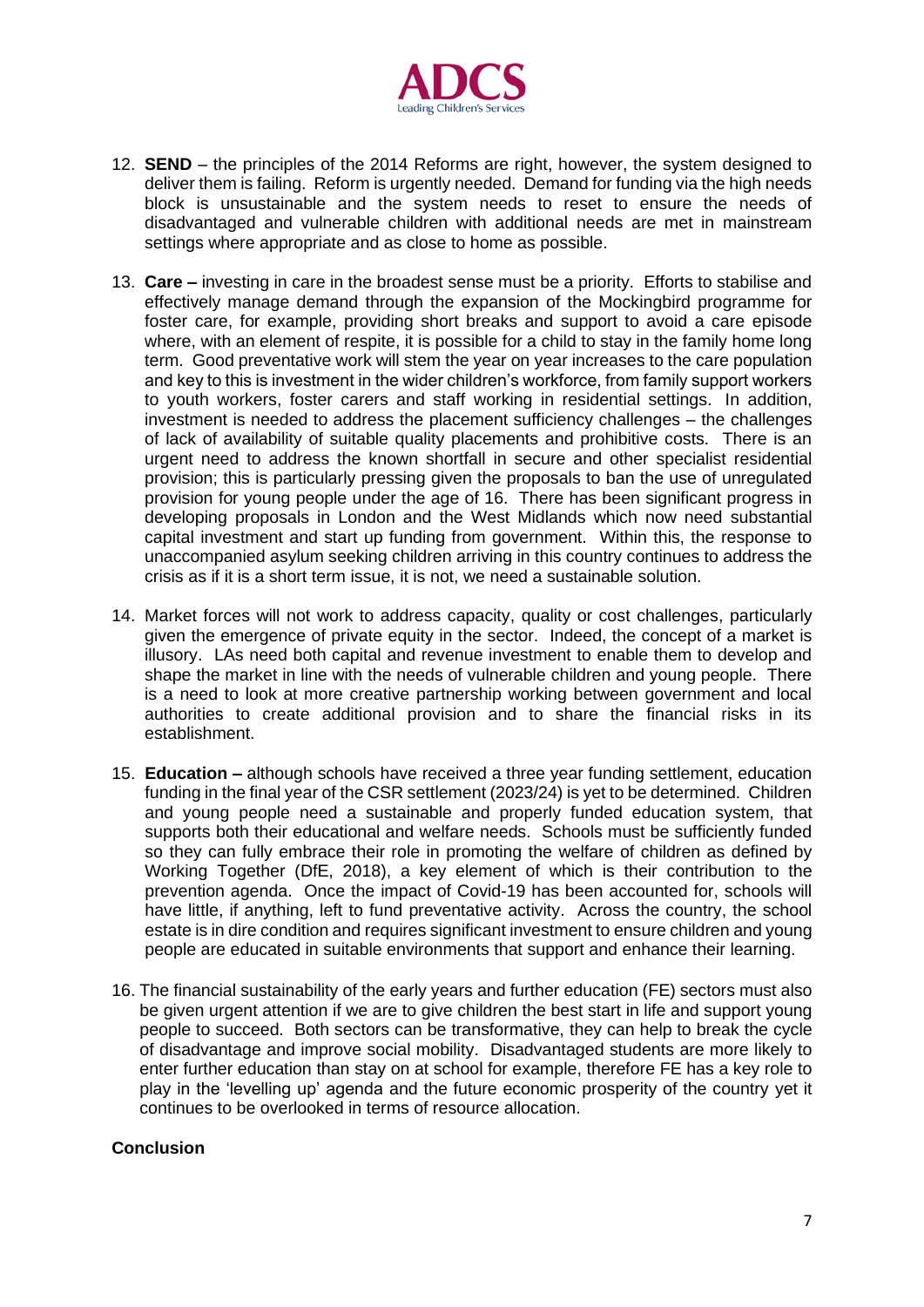

- 17. As noted above, in 2019, the LGA estimated that children's social care was facing a funding gap of £3.1 billion by March 2025. Since this work was published, the landscape in which children's services operates has changed beyond what anyone could envisage. The child population continues to increase as do the levels of poverty children and families are experiencing. Layered on top of this is the immediate impact of Covid-19 and national lockdown and the lasting legacy this has on access to and the delivery of services. Where children's services were already working with families, progress achieved and momentum towards positive change may have been lost during lockdown and we have newly vulnerable families emerging who, due to their experiences of Covid-19, now need statutory support.
- 18. A significant level of investment is needed, sustained across each year of the CSR period. Indeed, one might describe it as an unprecedented level of investment to match the unprecedented scale of the impact of the pandemic on vulnerable children, young people, their families and carers. Following on from the LGAs estimate and taking into account the experiences over the last 6 months, there is a need to sustain and stabilise what is already in place at a time of potential service cuts, and further invest to meet the unprecedented demand facing children's services over the coming years. **ADCS estimates that children's services need a significant investment of between £4.1 billion to £4.5 billion for each year of the Comprehensive Spending Review. Funding for innovation and research must be in addition to this.**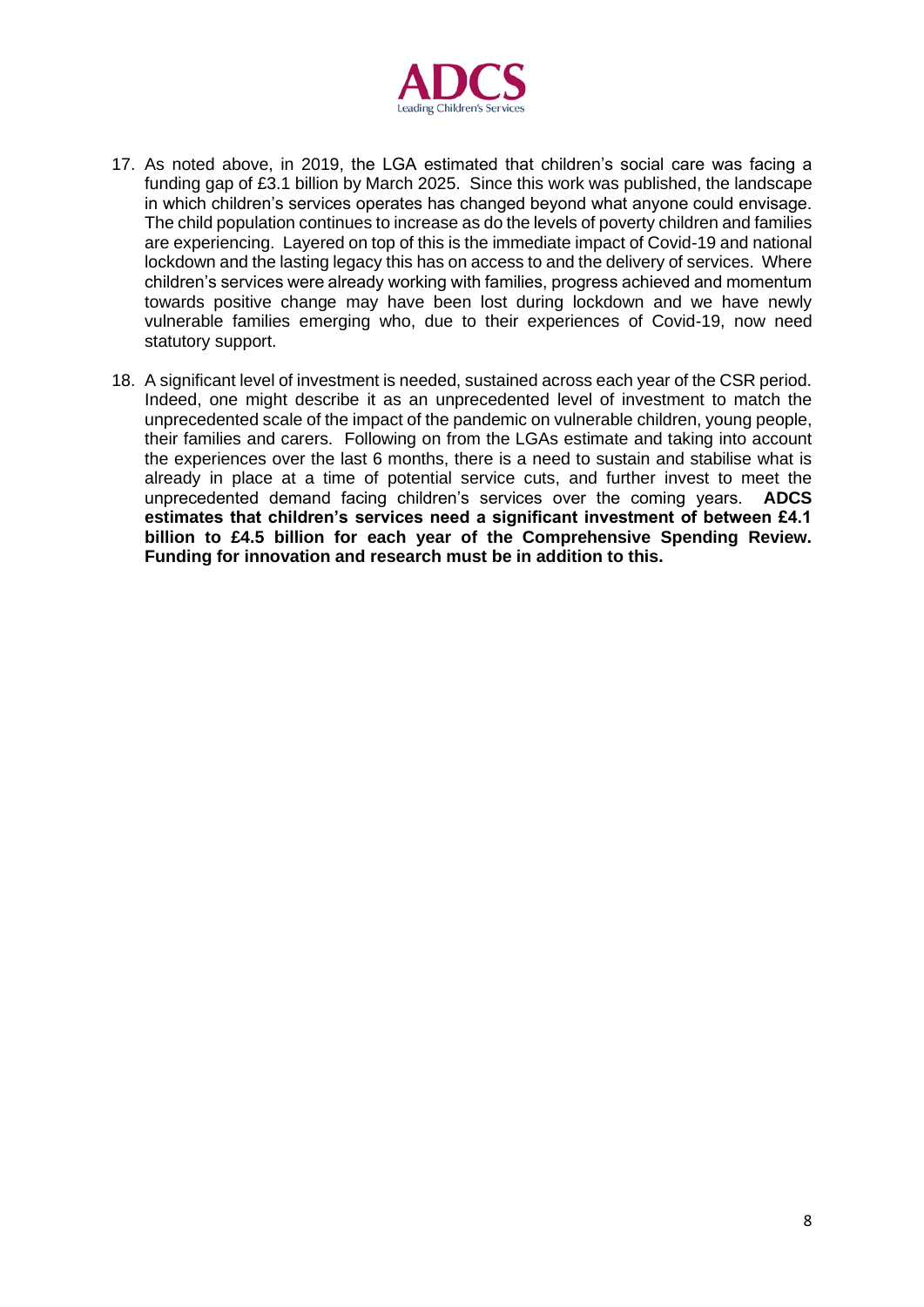

# **Annex – Financial pressures faced by children's services**

- 19. **Whilst it may be local government's responsibility to manage demand, central government must play a role in addressing the structural constraints which limit LAs ability to manage demand** e.g. annual budgets; pressure on school budgets and high needs block; prevalence of short-term funding streams awarded through bidding processes; pump-priming money for 'innovation'; and, the statutory duty to set a balanced budget. All these things limit LAs ability to manage demand in a strategic long-term way and need to be addressed. Capital revenue is vital to this and allocations must be closely linked to local priorities to ensure there is greatest impact. The relationship between capital and revenue funding is also key e.g. decisions on capital investment for new special free schools must go hand in hand with decisions about corresponding recurrent revenue to fund such schools.
- 20. **Reform of local government funding is long overdue; the totality of funding allocated via MHCLG is simply not enough** and there are a growing number of councils reporting unmanageable financial pressures. This is likely to increase if reform is not urgently forthcoming, particularly against the backdrop of the pandemic. Local government needs a system of funding that reflects the needs of local communities and the services local authorities are responsible for delivering.

#### **Context**

- 21. Over the last decade, ADCS has been clear about the challenges facing children's services in the context of reduced funding, the scaling back of services and increased demand due to an increase in the wider societal determinants of family distress. In 2017, ADCS published ['A country that works for all children'](https://adcs.org.uk/assets/documentation/ADCS_A_country_that_works_for_all_children_FINAL.pdf) highlighting the issues in current public policy, including the impact of austerity and an increasingly fragmented approach to public services, overlaid with rising levels of child poverty that are cumulatively having a negative impact on children and families. Over recent months, we have experienced a worldwide pandemic and ADCS has attempted to capture the impact of this in the paper, ['Building a country that works for all children post Covid-19'.](https://adcs.org.uk/assets/documentation/ADCS_Building_a_country_that_works_for_all_children_post_Covid-19.pdf) The impact on children and their families cannot be underestimated, children's services across the country are preparing themselves for a level of unprecedented demand, we do not yet know if this surge in demand will translate into persistent, heightened demand. The worsening economic situation and job losses will almost certainly impact on the resilience of families, particularly those living in areas of high deprivation and those families who receive benefits. Either way Covid-19 will have a long-lasting legacy on children's lives and in children's services.
- 22. Over the last 10 years, local authorities have seen a 50% real terms reduction in funding. LAs have worked hard to protect the most vulnerable children and their families from the impact of this, however, this has come at the cost of the very services that prevent children and families from reaching crisis point requiring costly interventions, such as care. Vital preventative services in the community give us the ability to help at the earliest opportunity and make the biggest difference to the life chances of children, but these services are being eroded. The Children's Commissioner and the Institute for Fiscal Studies: [Public](https://www.childrenscommissioner.gov.uk/wp-content/uploads/2018/06/Public-Spending-on-Children-in-England-CCO-JUNE-2018.pdf)  Spending [on Children in England](https://www.childrenscommissioner.gov.uk/wp-content/uploads/2018/06/Public-Spending-on-Children-in-England-CCO-JUNE-2018.pdf) report identified a significant reorientation of spending in children's services as a result of LAs protecting spend on safeguarding and children in care services. Other areas of children's services, such as non-statutory services for families, have experienced significant budget reductions, of circa 60%. ADCS recognises that this is indeed a false economy and is storing up huge financial and human costs for the future but a decade of sustained budget reductions has left LAs with little option.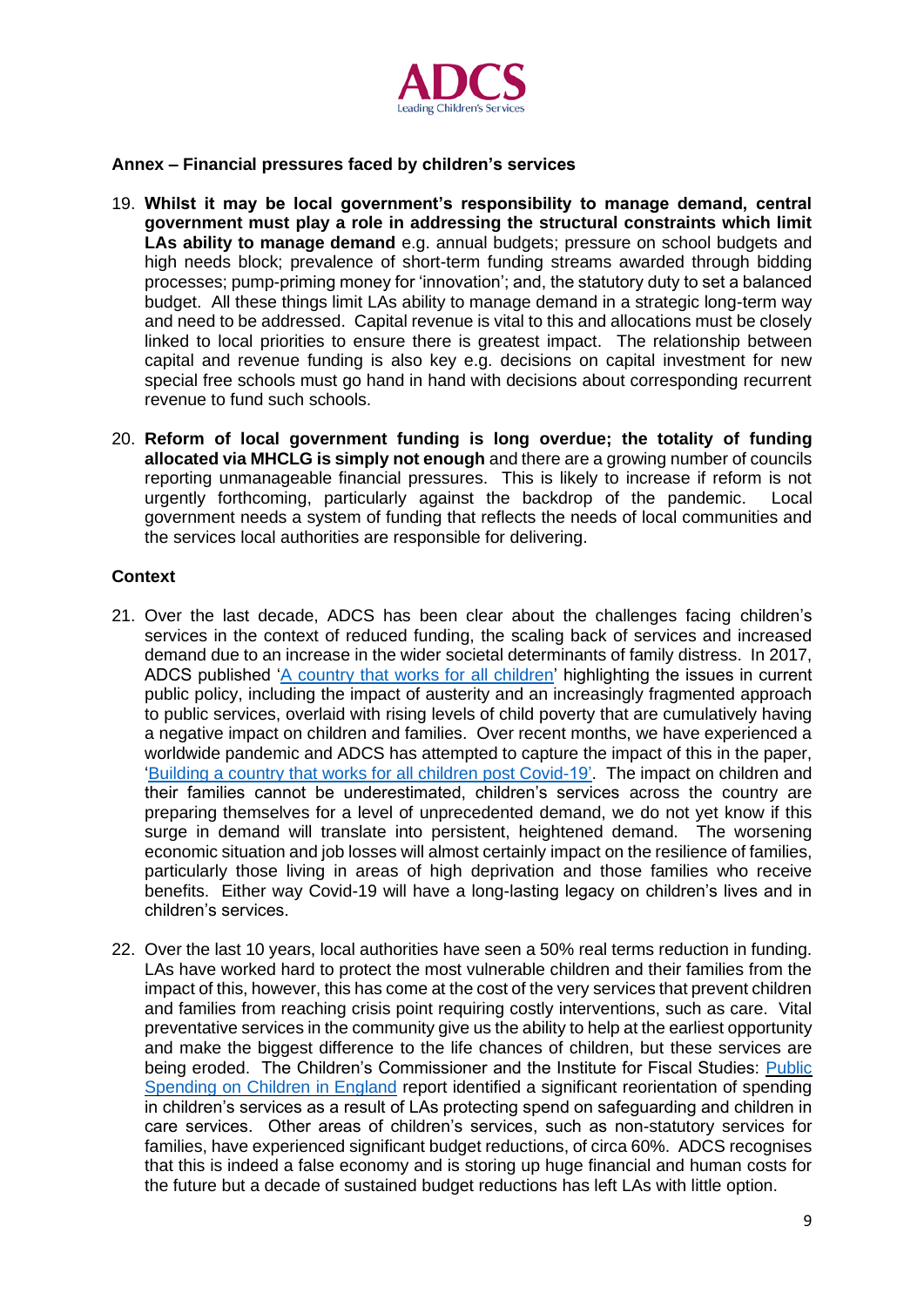

- 23. Although funding has significantly reduced, the number of children and families requiring help and support has increased dramatically over the last decade. An estimated 2.4 million initial contacts were made to children's social care in 2017/18, this represents a 78% increase over the last decade, with a 22% increase in these contacts progressing to a formal referral to children's social care over the same period. The number of children subjects of child protection plans increased by 87% between 2008 and 2018 and an estimated 644,430 child in need assessments were completed in 2017/18, over a quarter of which included domestic abuse as a factor (ADCS, 2018). As at 31 March 2019, 78,150 children were in care - an increase of 28% in ten years, with a notable rise in the numbers of adolescents coming into care (DfE, 2020).
- 24. Central government funding has not increased in line with this need, which is projected to grow further in the coming years. Based on a longitudinal study exploring changes in demand for, and provision of, children's social care services, ADCS estimated that between 2018 and 2022/23, local authorities could expect to see increased demand for service across all children's social care functions<sup>1</sup>. By 2022/23 there could be:
	- 716,000 referrals, over 100,000 more than there were in 2007/8
	- an increase of 56% from 2007/08 levels of the number of children with child protection plans, to over 66,000 children
	- 81,000 children looked after 20,000 more than in 2007/08.
- 25. Children's services are not, nor should they be, a 'blue light service,' only working with families once they reach crisis. Dedicated funding for important preventative work has fallen away. The Early Intervention Grant (EIG), introduced in 2011/12, replaced a large number of specific grants in an attempt to introduce *"greater flexibility and freedom at local level, to respond to local needs, drive reform and promote early intervention more effectively"* (DfE, 2012). At its inception, the EIG was initially set at £2.79 billion. Over time, funding intended to provide greater flexibility was removed from the EIG and allocated to local authorities to support implementation of central government priorities, such as the funding for early education places for disadvantaged two-year-olds, the adoption reform grant and the SEND reform grant. The value of the EIG was £1.02 billion in 2019-20, this represents a reduction of over 60% in the last nine years (House of Commons Briefing Paper, Early Intervention, July 2019). It is no coincidence that as the EIG reduced, LAs have experienced a sustained increase in safeguarding activity.
- 26. The Ministry of Housing, Communities and Local Government's (MHCLG) 'Troubled Families' funding has helped bridge the gap left by the removal of the EIG, particularly in smaller LAs. The future of this funding post 2021 is uncertain and this is very concerning; it has the potential to destabilise any remaining preventative services, leading to a further increase in demand on statutory services. The Troubled Families programme has been a welcome contribution to targeted support for families facing multiple challenges and is currently embedded in local support systems. **An evolution of the policy ambitions and delivery model into a more comprehensive prevention strategy with funding attached is needed,** so families receive support at the earliest opportunity from a multiagency workforce that can meet the multifaceted needs of both children and parents, helping to achieve more positive outcomes for the longer term.

<sup>&</sup>lt;sup>1</sup> These forecasts were made pre-Covid-19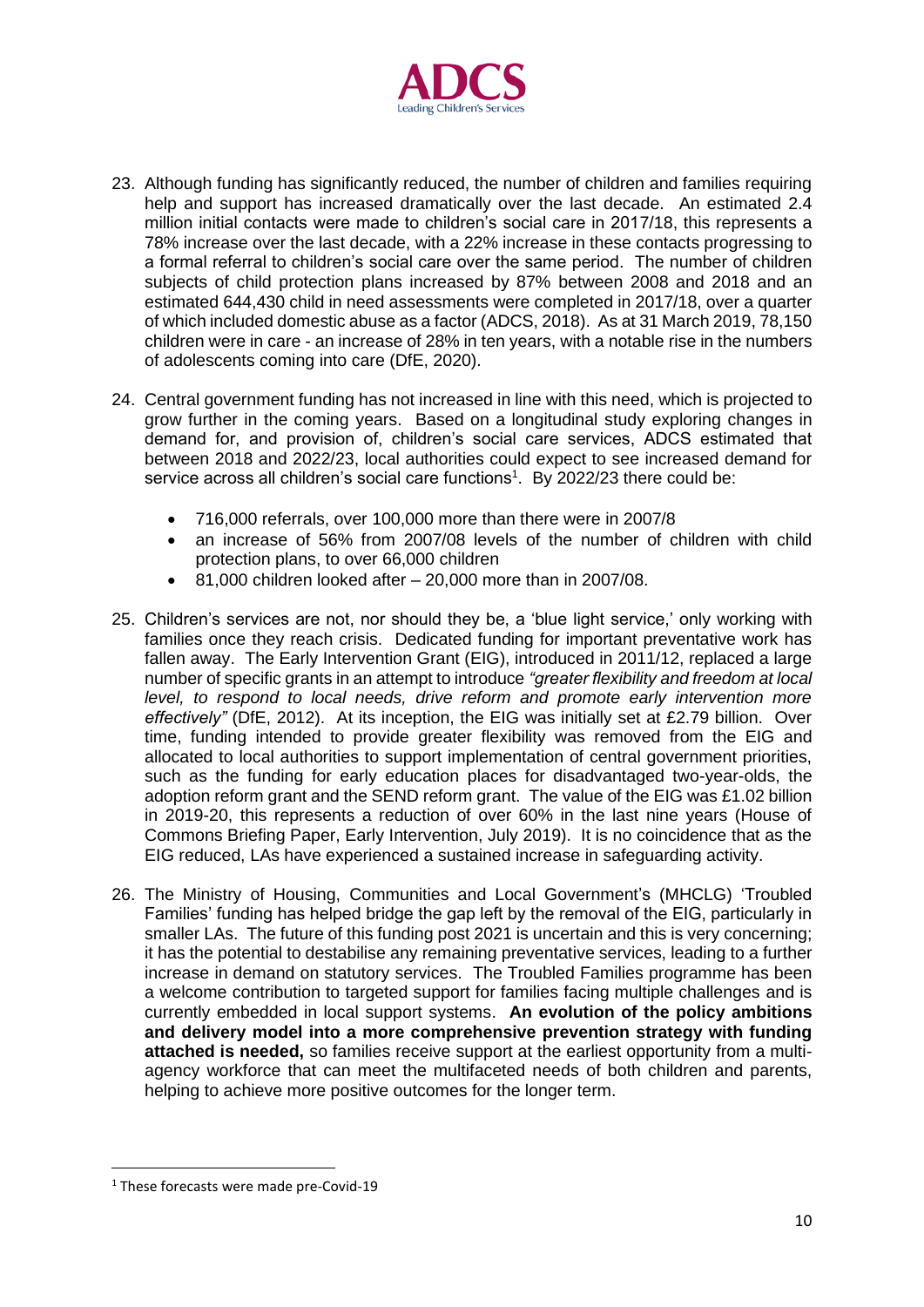

- 27. The ability of schools to provide preventative services and additional support to some of the most disadvantaged and vulnerable pupils has been eroded over time. The Education Services Grant (ESG) diminished in value prior to it being incorporated into the Central School Services Block of the National Funding Formula. This block is now also reducing as historic commitments continue to be phased out. This funding was used to provide services such as speech and language therapy, occupational therapies, truancy and education welfare services. These services play a vital role in supporting some of the most vulnerable pupils to achieve their educational potential, it is unclear how pupils will be able to access similar support.
- 28. ADCS members are clear, preventive work to give children the best start in life and support families to stay together safely is the only way to make a meaningful difference in the lives of the most disadvantaged children and families and secure a sustainable fiscal future for local government. Through the work of the DfE Innovation Programme and What Works for Children's Social Care, there is evidence of the value of preventative programmes that focus on the needs of families and promote relationship based interventions and support. DfE has funded the expansion of Family Safeguarding, Family Group Conferencing and No Wrong Door across a limited number of LAs because there is evidence that these approaches work. Investment is now needed to fund a national roll-out of these evidenced based programmes.
- 29. In recent years there has been a move towards allocating new funding via a competitive bidding process to address entrenched and complex social issues, from domestic abuse, gang involvement and the sexual exploitation of children to parental misuse of alcohol. While any additional funding is welcome, this approach is not; supporting children and families with complex and overlapping health, social care and welfare needs requires a resource intensive, long-term response. This approach is neither sustainable nor equitable; funding should always be linked to need.
- 30. In addition to the DfE, several other different government departments lead on aspects of policy relating to children, from youth work in the Department for Digital, Culture, Media and Sport, youth and family justice in the Ministry of Justice, the Department of Health and Social Care leads on physical and mental health, and the Home Office on aspects of complex safeguarding, such as child sexual exploitation, and unaccompanied asylum seeking children in care. This multiplicity of actors can lead to fragmented or siloed thinking, duplication and ultimately, confusion. Without a single cohesive strategy that joins up policy and resources to ensure maximum impact and prevent duplication in efforts, ADCS is concerned that children's interests and needs are not being best met and scarce public resources are not being used to best effect.

#### **The nature of the financial pressures**

- 31. All LAs large and small, high performing and those on an improvement journey, are facing the same financial pressures to a greater or lesser extent. These pressures can be broken down into three broad categories:
	- **Common cost and price pressures -** these are common to all LAs and include: growth in child population; new unfunded or underfunded legislative burdens (for example, extension of support to all care leavers up to age 25 and SEND reforms); increased costs of provision/services which LAs commission or procure e.g. cost of placements for children in care; and, price and wage inflation including national minimum wage, national insurance increases and the apprenticeship levy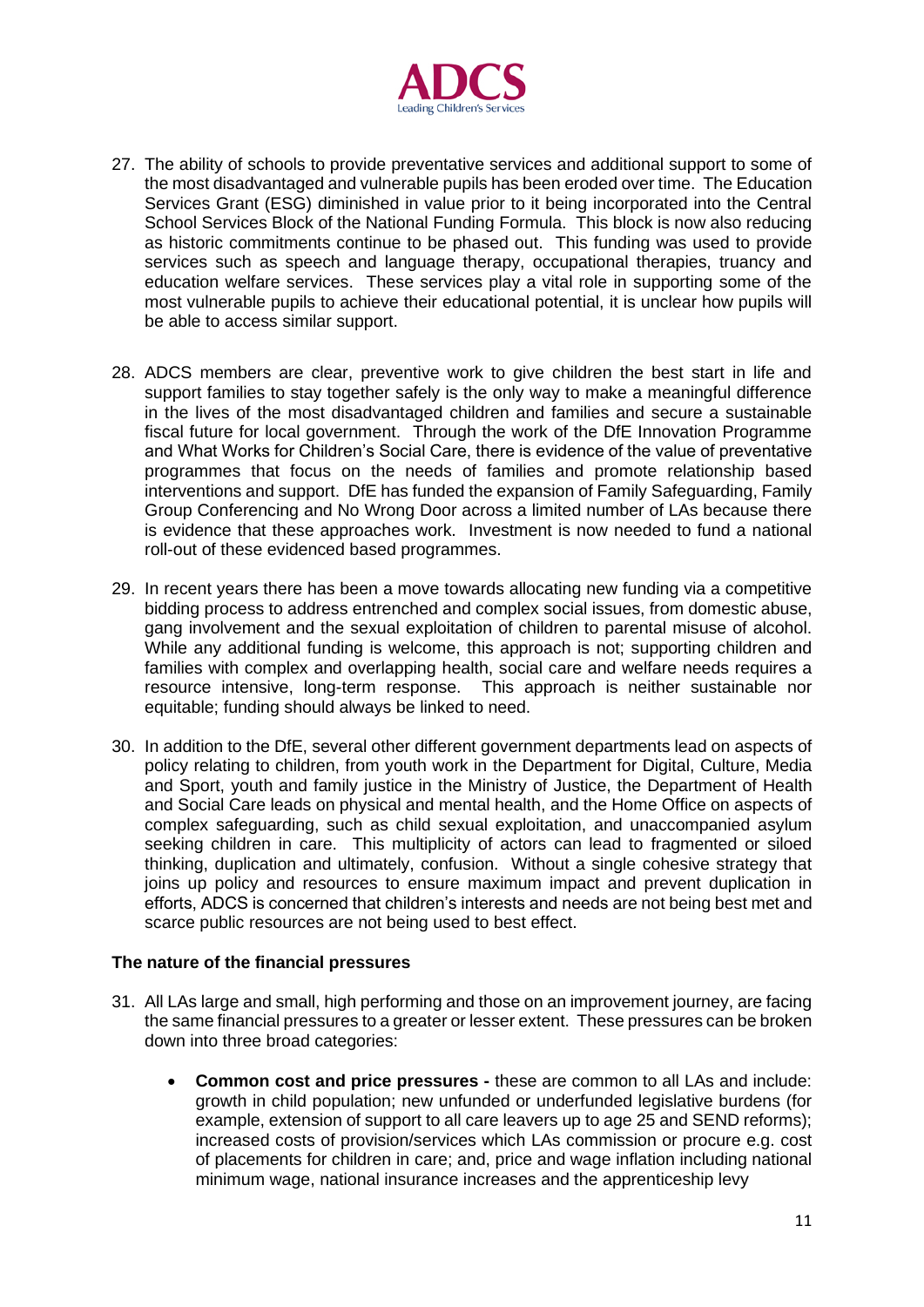

- **Common drivers of demand** these are pressures driving demand for all services to vulnerable children in all LAs including statutory SEND and social care services. These impact differentially (i.e. to different degrees in different LAs) but are apparent to some degree everywhere, and include: growth in child poverty; effects of welfare and housing reforms; home to school transport including SEN transport; impact of exclusions/off-rolling on SEND reforms and high needs; growth in prevalence of certain conditions, for example, autism; prevalence of domestic abuse; child sexual exploitation; missing children; gangs; rise in number of unaccompanied asylum seeking children and the duty to support UASC care leavers to age of 25; needs of complex adolescents; growth in demand for mental health support; cuts to schools' pastoral services; referral behaviour and the performance of partner safeguarding agencies (particularly police and health) adding to demand; and, the increased complexity of need in social care and SEND casework
- **LA specific pressures -** these pressures are present in all LAs but to different extents and in different combinations. These pressures impact on a LA's capacity to prevent and/ or manage demand for statutory services, and the ability to prevent unit costs rising. These include: council financial position/fragility overall; dedicated schools grant and high needs block funding including overspends; a LA's ability to attract external funding, e.g. for example, Partner in Practice or Innovation Programme grant funding; LA's ability to generate income (which has been severely curtailed by restrictions imposed as a result of the pandemic); local commissioning arrangements and market capacity; sufficiency of placements for children in care and care leavers; impact of previous budget reductions made to preventative services for vulnerable children; service improvement driven by Ofsted performance including intervention; staff recruitment difficulties and reliance on agency social work staff; impact of child deaths, serious care reviews and practice reviews locally and nationally; relationships with partners including schools; efficacy of adult social care and other council services; and geographic challenges, for example, rurality and those areas with significant coastal populations.
- 32. In 2019, the [Local Government Association](https://www.local.gov.uk/sites/default/files/documents/Explaining%20Variation%20in%20Spending%20-%20Children%27s%20Services%2C%20Full%20Report_0.pdf) estimated that children's social care was facing a £3.1 billion funding gap by 2024/25 based on pre-Covid-19 levels of demand and activity (this doesn't encompass the cost of meeting the needs of children and families who have become newly vulnerable as a result of Covid-19, or escalating levels of need amongst those we're already working with). This estimate is in keeping with calls from the Children's Commissioner for England, who has suggested the government needs to invest £10 billion (over 10 years) as follows: £3 billion for children's social care; £2 billion for high needs; £1 billion for continuation of 'Troubled Families'; and £4 billion for early years and youth work channelled through schools funding.

#### **Additional pressures as a result of Covid-19**

- 33. Since the LGA and the Children's Commissioner each made their respective calls for additional funding, the country has experienced a pandemic and national lockdown which has been unprecedented.
- 34. Although children have been less affected by the virus in terms of infection and mortality rates, ADCS members share concerns about increased exposure to 'hidden harms' as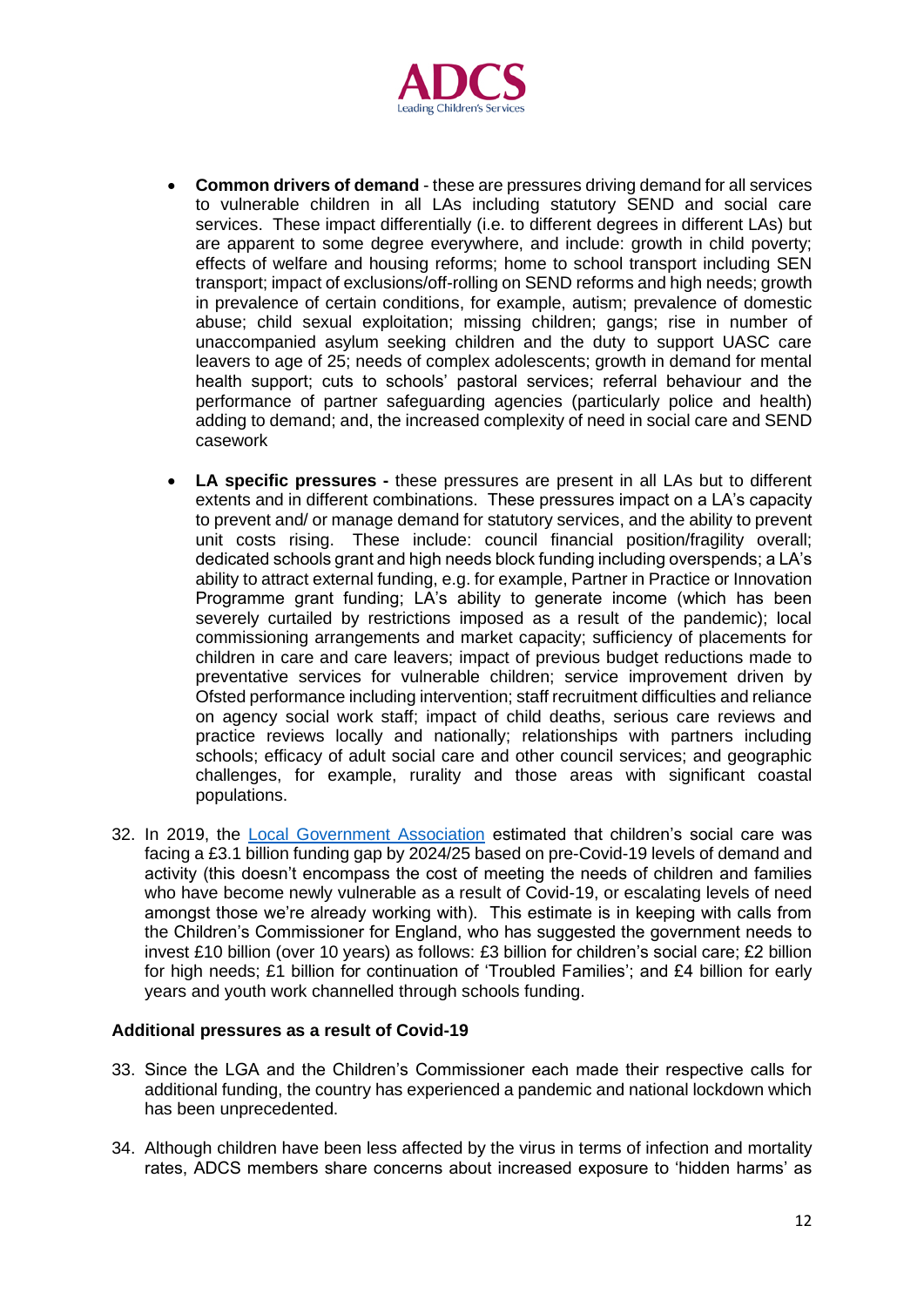

well as lost learning and the impact of social distancing on children and young people's development and on their mental and emotional health and wellbeing.

- 35. The ongoing disruption to safeguarding mechanisms e.g. regular contact with schools, colleges, health visitors, school nurses, and GPs, and worsening economic conditions, increases the risk of harm for children of all ages. Referrals to children's social care fell sharply as we entered lockdown, this was largely due to the closure of schools and health services prioritising focus and staffing resource on acute frontline responses (indicating that many more children may be living with abuse over a prolonged timescale without support or intervention). Some parts of the system also largely paused or slowed down in recent months e.g. mental health referrals and non-urgent hearings in both the family and magistrate courts, and we expect it to be sometime before 'business as usual' levels of activity are restored.
- 36. As a result of the pandemic, ensuing lockdown and enduring social distancing measures, all local authorities across the country are anticipating increased pressures and therefore increased costs across children's services. These are likely to become evident from September 2020 - March 2021:
	- **Delayed contacts and referrals -** there was a sharp drop in referrals as the country entered lockdown and although levels have started to increase, we are aware that there is significant latent demand that has yet to reach the front door of children's social care e.g. contacts or referrals. Such referrals are likely to be for children who had not been to school between 20 March 2020 and the start of the 2020/21 academic year, and therefore have had reduced contact with professionals for a significant amount of time
	- **Newly vulnerable families -** LAs expect to see a significant cohort of children and families who are referred to children's social care for the first time due to the impact of environmental factors linked to the pandemic and lockdown, such as domestic abuse, neglect and financial hardship as a result of job losses
	- **Increased levels of complexity -** the majority of the displaced demand has been at the level of early help and child in need. Lockdown and the reduced contact with early years, education and health professionals over the summer months mean many families will have been struggling with reduced support for a prolonged period of time. Delayed referral impacts upon our ability to support children and their families at the earliest opportunity, resulting in more complex needs requiring more intensive interventions. We expect this to be the case for referrals made now all children have returned to school
	- **Delayed throughput in the care system -** activity across the family courts slowed down considerably due to Covid-19 restrictions. The President of the Family Division issued guidance outlining priorities for the courts. For public law cases involving children, the priorities were hearings for Emergency Protection Orders, Interim Care Orders, Renewal of Interim Care Orders, Secure Accommodation Orders, and Deprivation of Liberty authorisation. All other activity was essentially paused. As a direct result of this, the number of children in care has started to increase as children continue to enter the care system but fewer leave care. The government guidance for children's social care during the Covid-19 crisis allowed young people to stay in placement post their 18<sup>th</sup> birthday rather than transition to more independent living during the pandemic. While this is right for individual